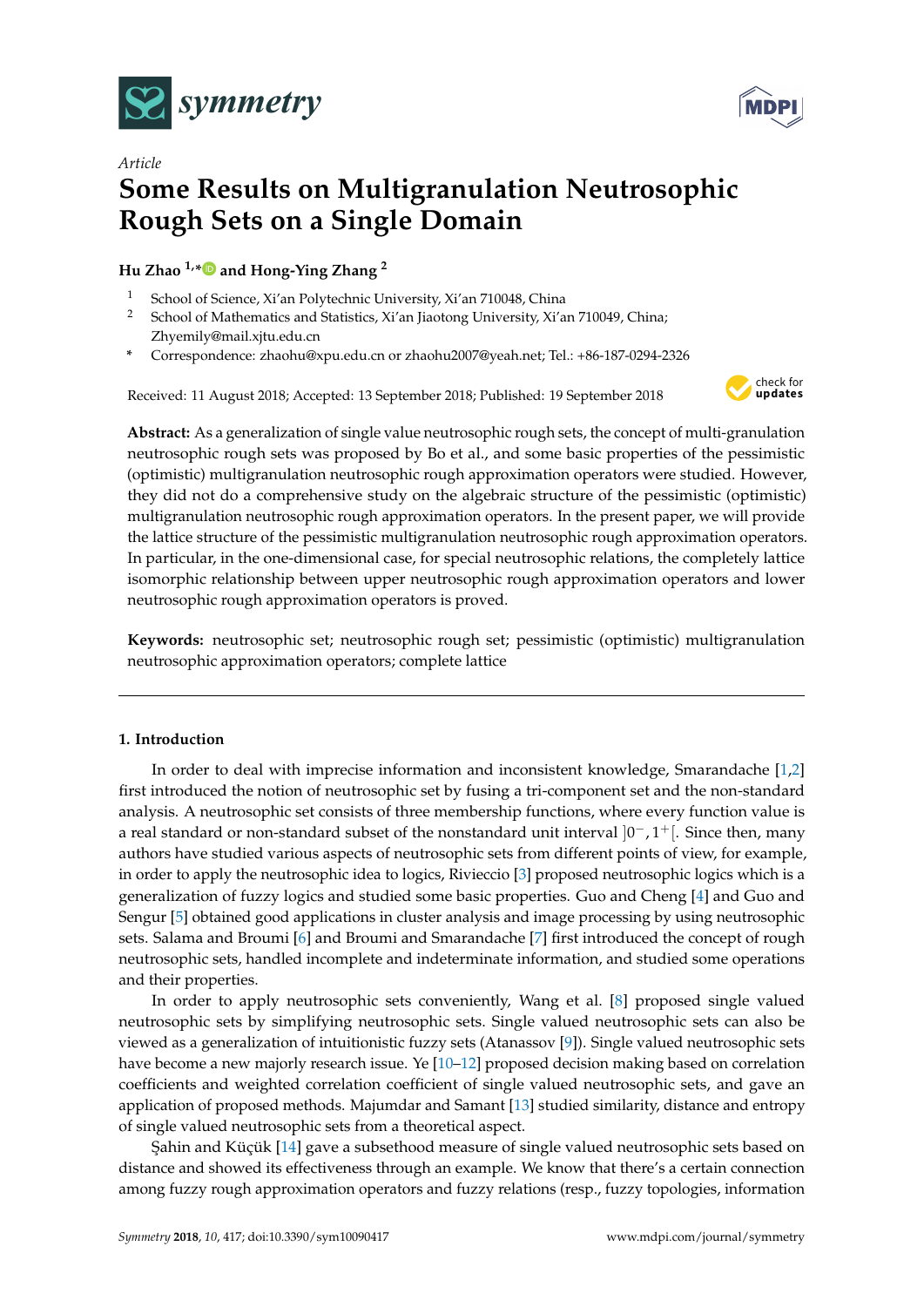systems [\[15–](#page-10-13)[17\]](#page-10-14)). Hence, Yang et al. [\[18\]](#page-10-15) firstly proposed neutrosophic relations and studied some kinds of kernels and closures of neutrosophic relations. Subsequently they proposed single valued neutrosophic rough sets [\[19\]](#page-11-0) by fusing single valued neutrosophic sets and rough sets (Pawlak, [\[20\]](#page-11-1)), and they studied some properties of single value neutrosophic upper and lower approximation operators. As a generalization of single value neutrosophic rough sets, Bao and Yang [\[21\]](#page-11-2) introduced *p*-dimension single valued neutrosophic refined rough sets, and they also gave some properties of *p*-dimension single valued neutrosophic upper and lower approximation operators.

As another generalization of single value neutrosophic rough sets, Bo et al. [\[22\]](#page-11-3) proposed the concept of multi-granulation neutrosophic rough sets and obtained some basic properties of the pessimistic (optimistic) multigranulation neutrosophic rough approximation operators. However, the lattice structures of those rough approximation operators in references [\[19](#page-11-0)[,21,](#page-11-2)[22\]](#page-11-3), were not well studied. Following this idea, Zhao and Zhang [\[23\]](#page-11-4) gave the supremum and infimum of the *p*-dimension neutrosophic upper and lower approximation operators, but they did not study the relationship between the *p*-dimension neutrosophic upper approximation operators and the *p*-dimension neutrosophic lower approximation operators, especially in the one-dimensional case. Inspired by paper [\[23\]](#page-11-4), a natural problem is: Can the lattice structure of pessimistic (optimistic) multigranulation neutrosophic approximation operators be given?

In the present paper, we study the algebraic structure of optimistic (pessimistic) multigranulation single valued neutrosophic approximation operators.

The structure of the paper is organized as follows. The next section reviews some basic definitions of neutrosophic sets and one-dimensional multi-granulation rough sets. In Section [3,](#page-2-0) the lattice structure of the pessimistic multigranulation neutrosophic rough approximation operators are studied. In Section [4,](#page-7-0) for special neutrosophic relations, a one-to-one correspondence relationship between neutrosophic upper approximation operators and lower approximation operators is given. Finally, Section [5](#page-9-0) concludes this article and points out the deficiencies of the current research.

### **2. Preliminaries**

In this section, we briefly recall several definitions of neutrosophic set (here "neutrosophic set" refers exclusively to "single value neutrosophic set") and one-dimensional multi-granulation rough set.

**Definition 1** ([\[8\]](#page-10-7))**.** *A neutrosophic set B in X is defined as follows:* ∀*a* ∈ *X*,

$$
B=(T_A(a), I_A(a), F_A(a)),
$$

where  $T_A(a)$ ,  $I_A(a)$ ,  $F_A(a) \in [0,1]$ ,  $0 \leq \sup T_A(a) + \sup I_A(a) + \sup F_A(a) \leq 3$ . The set of all neutrosophic *sets on X will be denoted by* SVNS(*X*).

**Definition 2** ([\[11\]](#page-10-16))**.** *Let C and D be two neutrosophic sets in X*, *if*

$$
T_C(a) \le T_D(a), I_C(a) \ge I_D(a) \text{ and } F_C(a) \ge F_D(a)
$$

*for each*  $a \in X$ *, then we called*  $C$  *is contained in*  $D$ *, i.e.,*  $C \subseteq D$ *. If*  $C \subseteq D$  *and*  $D \subseteq C$ *, then we called*  $C$  *is equal to D, denoted by*  $C = D$ .

**Definition 3** ([\[18\]](#page-10-15))**.** *Let A and B be two neutrosophic sets in X*,

*(1) The union of A and B is a s neutrosophic set C, denoted by*  $A \cup B$ *, where*  $\forall x \in X$ ,

$$
T_C(a) = max\{T_A(a), T_B(a)\}, I_C(a) = min\{I_A(a), I_B(a)\}, and
$$
  

$$
F_C(a) = min\{F_A(a), F_B(a)\}.
$$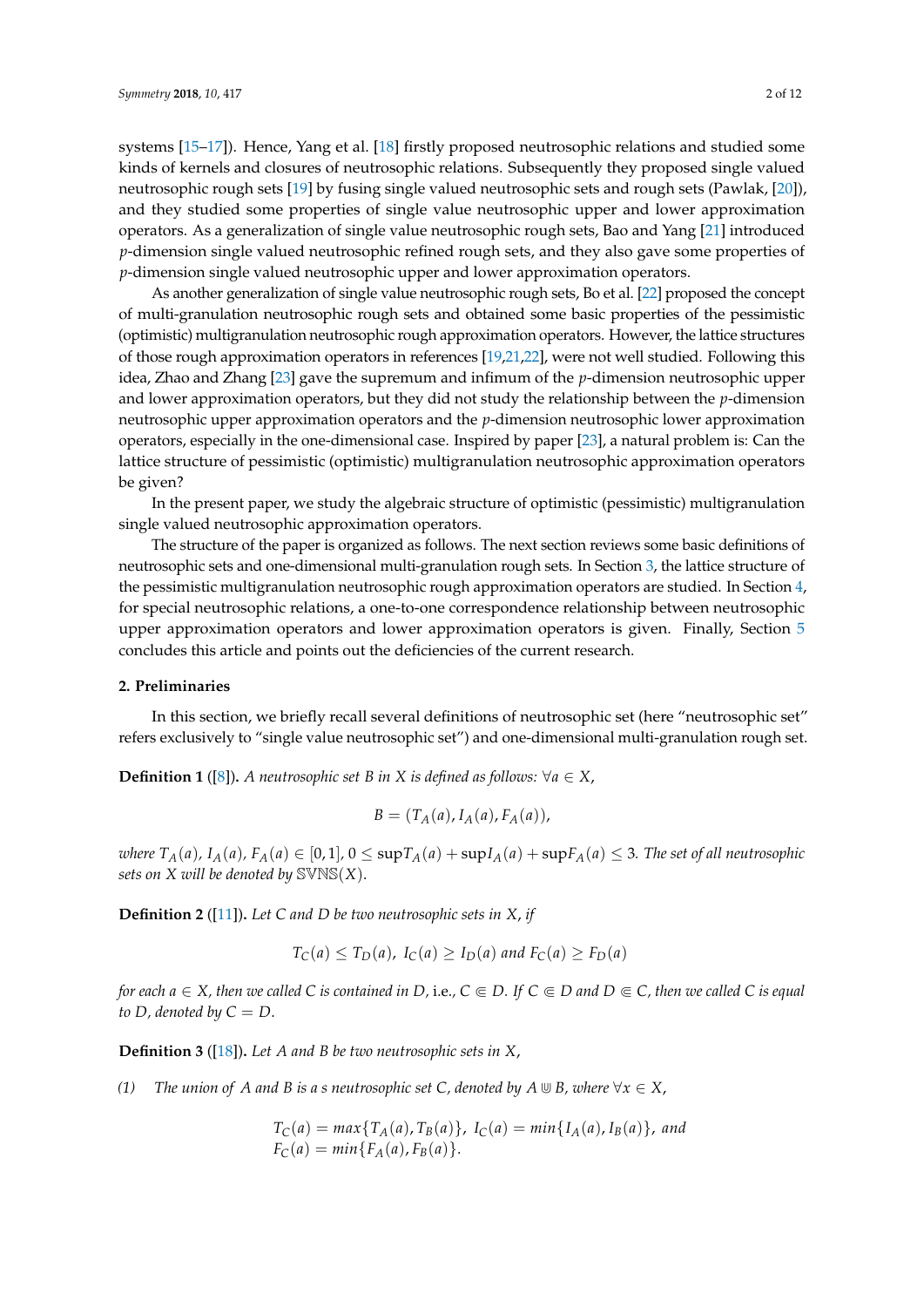*(2) The intersection of A and B is a neutrosophic set D, denoted by A*  $\cap$  *B, where*  $\forall x \in X$ ,

$$
T_D(a) = min\{T_A(a), T_B(a)\}, I_D(a) = max\{I_A(a), I_B(a)\}, and
$$
  

$$
F_D(a) = max\{F_A(a), F_B(a)\}.
$$

**Definition 4** ([\[18\]](#page-10-15))**.** *A neutrosophic relation R in X is defined as follows:*

$$
R = \{ \langle (a,b), T_R(a,b), I_R(a,b), F_R(a,b) \rangle | (a,b) \in X \times X \},\
$$

*where*  $T_R$  :  $X \times X \to [0, 1]$ ,  $I_R$  :  $X \times X \to [0, 1]$ ,  $F_R$  :  $X \times X \to [0, 1]$ , and

$$
0 \leq \sup T_R(a,b) + \sup I_R(a,b) + \sup F_R(a,b) \leq 3.
$$

*The family of all neutrosophic relations in X will be denoted by* **SVNR**(*X*)*, and the pair* (*X*, *R*) *is called a neutrosophic approximation space*.

**Definition 5** ([\[19\]](#page-11-0)). Let  $(X, R)$  be a neutrosophic approximation space,  $\forall A \in \mathbb{S} \mathbb{N} \mathbb{S}(X)$ , the lower and upper approximations of A with respect to  $(X, R)$ , denoted by  $R(A)$  and  $\overline{R}(A)$ , are two neutrosophic sets whose *membership functions are defined as:*  $\forall a \in X$ ,

$$
T_{\underline{R}(A)}(a) = \bigwedge_{b \in X} [F_R(a, b) \vee T_A(b)], \ I_{\underline{R}(A)}(a) = \bigvee_{b \in X} [(1 - I_R(a, b)) \wedge I_A(b)],
$$
  

$$
F_{\underline{R}(A)}(a) = \bigvee_{b \in X} [T_R(a, b) \wedge F_A(b)], \ T_{\overline{R}(A)}(a) = \bigvee_{b \in X} [T_R(a, b) \wedge T_A(b)],
$$
  

$$
I_{\overline{R}(A)}(a) = \bigwedge_{b \in X} [I_R(a, b) \vee I_A(b)], \ F_{\overline{R}(A)}(a) = \bigwedge_{b \in X} [F_R(a, b) \vee F_A(b)].
$$

*The pair*  $(R(A), \overline{R}(A))$  *is called the one-dimensional multi-granulation rough set (also called single value neutrosophic rough set or one-dimension single valued neutrosophic refined rough set) of A with respect to* (*X*, *R*)*. R and R are referred to as the neutrosophic lower and upper approximation operators,respectively.*

**Lemma 1** ([\[19\]](#page-11-0)). Let  $R_1$  *and*  $R_2$  *be two neutrosophic relations in*  $X, \forall A \in \text{SWNS}(X)$ *, we have* 

- *(1)*  $R_1 \cup R_2(A) = R_1(A) \cap R_2(A);$  $\overline{R_1 \oplus R_2}(A) = \overline{R_1}(A) \oplus \overline{R_2}(A);$
- $(3)$   $R_1 \cap R_2(A) \supseteq R_1(A) \cup R_2(A) \supseteq R_1(A) \cap R_2(A);$
- $(4)$   $\overline{R_1 \cap R_2}(A) \subset \overline{R_1}(A) \cap \overline{R_2}(A).$

## <span id="page-2-0"></span>**3. The Lattice Structure of the Pessimistic Multigranulation Neutrosophic Rough Approximation Operators**

In this section, set  $M = \{R_1, R_2, \cdots, R_n\} = \{R_i\}_{i = \overline{1,n}}$  is called a multigranulation neutrosophic relations set on *X* if each *R<sup>i</sup>* is a neutrosophic relation on *X*. In this case, the pair (*X*, *M*) will be called an *n*-dimensional multigranulation neutrosophic apptoximation space.

**Definition 6** ([\[22\]](#page-11-3))**.** *Let* (*X*, *M*) *be an n*-*dimensional multigranulation neutrosophic apptoximation space. We define two pairs of approximation operators as follows, for all*  $\forall A \in \mathbb{S} \mathbb{N} \mathbb{S}(X)$  *and*  $a \in X$ ,

$$
M^{O}(A) = (\underline{M}^{O}(A), \overline{M}^{O}(A)), M^{P}(A) = (\underline{M}^{P}(A), \overline{M}^{P}(A)),
$$

*where*

$$
T_{\underline{M}^{\circ}(A)}(a) = \vee_{i=1}^{n} T_{\underline{R}_{i}(A)}(a), I_{\underline{M}^{\circ}(A)}(a) = \wedge_{i=1}^{n} I_{\underline{R}_{i}(A)}(a), F_{\underline{M}^{\circ}(A)}(a) = \wedge_{i=1}^{n} F_{\underline{R}_{i}(A)}(a).
$$
  

$$
T_{\overline{M}^{\circ}(A)}(a) = \wedge_{i=1}^{n} T_{\overline{R}_{i}(A)}(a), I_{\overline{M}^{\circ}(A)}(a) = \vee_{i=1}^{n} I_{\overline{R}_{i}(A)}(a), F_{\overline{M}^{\circ}(A)}(a) = \vee_{i=1}^{n} F_{\overline{R}_{i}(A)}(a).
$$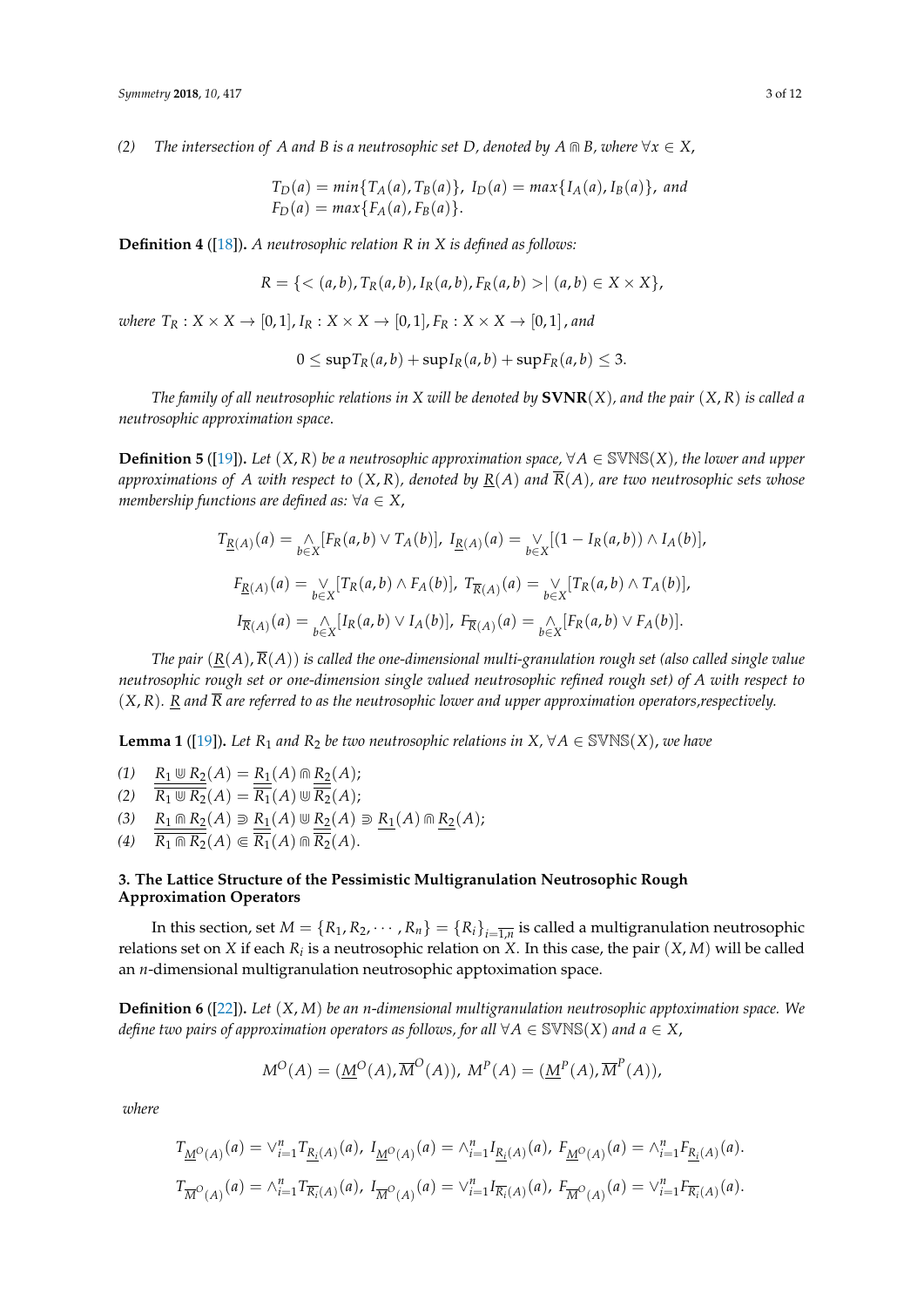$$
T_{\underline{M}^P(A)}(a) = \wedge_{i=1}^n T_{\underline{R_i}(A)}(a), I_{\underline{M}^P(A)}(a) = \vee_{i=1}^n I_{\underline{R_i}(A)}(a), F_{\underline{M}^P(A)}(a) = \vee_{i=1}^n F_{\underline{R_i}(A)}(a).
$$
  
\n
$$
T_{\overline{M}^P(A)}(a) = \vee_{i=1}^n T_{\overline{R_i}(A)}(a), I_{\overline{M}^P(A)}(a) = \wedge_{i=1}^n I_{\overline{R_i}(A)}(a), F_{\overline{M}^P(A)}(a) = \wedge_{i=1}^n F_{\overline{R_i}(A)}(a).
$$

*Then the pair*  $\mathrm{M}^O(A)=(\underline{M}^O(A),\overline{M}^O(A))$  *is called an optismistic multigranulation neutrosophic rough* set, and the pair  $M^P(A)=(\underline{M}^P(A),\overline{M}^P(A))$  is called an pessimistic multigranulation neutrosophic rough set  ${\overline M}^O$  and  ${\overline M}^P$  are referred to as the optimistic and pessimistic multigranulation neutrosophic upper approximation *operators, respectively. Similarly, M<sup>O</sup> and M<sup>P</sup> are referred to as the optimistic and pessimistic multigranulation neutrosophic lower approximation operators, respectively.*

**Remark 1.** *If n* = 1*, then the multigranulation neutrosophic rough set will degenerated to a one-dimensional multi-granulation rough set (see Definition 5). In the following, the family of all multigranulation neutrosophic relations set on X will be denoted by*  $n - \textbf{SVR}(X)$ *. Defined a relation*  $\Box$  *on*  $n - \textbf{SVR}(X)$  *as follows:*  $M \Box N$ *if and only if*  $M_i \subseteq N_i$ , then  $(n - \textbf{SVNR}(X), \sqsubseteq)$  *is a poset, where*  $M = \{M_i\}_{i = \overline{1,n}}$  and  $N = \{N_i\}_{i = \overline{1,n}}$ .

 $\forall \left\{M^{j}\right\}_{j \in \Lambda} \subseteq n-\mathbf{SVNR}(X)$ , where  $M^{j}=\left\{M^{j}_{i}\right\}_{i,j \in \Lambda}$ *j*  $\left\{\begin{array}{c} i \end{array}\right\}$ *i*=1,*n and* Λ *be a index set, we can define union and intersection of M<sup>j</sup> as follows:*

$$
\bigcup_{j \in \Lambda} M^j = \left\{ \bigcup_{j \in \Lambda} M_i^j \right\}_{i = \overline{1,n}}, \bigcap_{j \in \Lambda} M^j = \left\{ \bigcap_{j \in \Lambda} M_i^j \right\}_{i = \overline{1,n}}
$$

*where*

$$
T_{\bigcup_{j\in \Lambda} M_i^j}(a, b) = \bigvee_{j\in \Lambda} T_{M_i^j}(a, b), I_{\bigcup_{j\in \Lambda} M_i^j}(a, b) = \bigwedge_{j\in \Lambda} I_{M_i^j}(a, b),
$$
  
\n
$$
F_{\bigcup_{j\in \Lambda} M_i^j}(a, b) = \bigwedge_{j\in \Lambda} F_{M_i^j}(a, b), T_{\bigcap_{j\in \Lambda} M_i^j}(a, b) = \bigwedge_{j\in \Lambda} T_{M_i^j}(a, b),
$$
  
\n
$$
I_{\bigcap_{j\in \Lambda} M_i^j}(a, b) = \bigvee_{j\in \Lambda} I_{M_i^j}(a, b), F_{\bigcap_{j\in \Lambda} M_i^j}(a, b) = \bigvee_{j\in \Lambda} F_{M_i^j}(a, b).
$$

*Then* ∨ *j*∈Λ *M<sup>j</sup> and* ∧ *j*∈Λ *M<sup>j</sup> are two multigranulation neutrosophic relations on X, and we easily show that* ∨ *j*∈Λ *M<sup>j</sup> and* ∧ *j*∈Λ *M<sup>j</sup> are infimum and supremum of M<sup>j</sup> j*∈Λ *, respectively. Hence we can easily obtain the following theorem:*

**Theorem 1.**  $(n - \textbf{SVNR}(X), \sqsubseteq, \wedge, \vee)$  *is a complete lattice,*  $\widetilde{X}_n = \{ \underbrace{X_n, X_n, \cdots, X_n}_{n} \}$  *and*  $\widetilde{\emptyset}_N = \{ \underbrace{X_n, X_n, \cdots, X_n}_{n} \}$ n<br>*{*∅<sub>*N*</sub>, ∅<sub>*N*</sub>, · · · , ∅<sub>N</sub>} are its top element and bottom element, respectively, where  $\overbrace{n}$ neutrosophic relations in X and defined as follows:  $\forall (a,b) \in X \times X$ ,  $T_{X_N}(a,b) = 1$ ,  $I_{X_N}(a,b) = 0$ , } *are its top element and bottom element, respectively, where X<sup>n</sup> and* ∅*<sup>N</sup> are two*  $F_{X_N}(a,b) = 0$  and  $T_{\varnothing_N}(a,b) = 0$ ,  $I_{\varnothing_N}(a,b) = 1$ ,  $F_{\varnothing_N}(a,b) = 1$ . In particular,  $(\textbf{SVNR}(X), \infty, \emptyset, \text{m})$ *is a complete lattice.*

**Theorem 2.** Let  $M = \{R_i\}_{i=\overline{1,n}}$  and  $N = \{Q_i\}_{i=\overline{1,n}}$  be two multigranulation neutrosophic relations set on X, ∀*A* ∈ SVNS(*X*)*, we have*

- $M \vee N^O(A) \subseteq M^O(A) \cap N^O(A)$ ,  $M \vee N^P(A) = M^P(A) \cap N^P(A)$ ;
- $\overline{M} \vee \overline{N}^O(A) \supseteq \overline{M}^O(A) \cup \overline{N}^O(A), \overline{M \vee N}^P(A) = \overline{M}^P(A) \cup \overline{N}^P(A);$
- $\hspace{1cm} (3) \quad \underline{M\wedge N^O}(A)\ \ni\ \underline{M^O}(A)\ \textcolor{red}{\,\circ\!\!\!\! \circ\,} \underline{N^O}(A)\ \ni\ \underline{M^O}(A)\ \textcolor{red}{\,\circ\!\!\!\! \circ\,} \underline{N^O}(A),\ \underline{M\wedge N^P}(A)\ \ni\ \underline{M^P}(A)\ \textcolor{red}{\,\circ\!\!\!\! \circ\,} \underline{N^P}(A)\ \textcolor{red}{\,\circ\!\!\!\! \circ\,}$  $\underline{M}^P(A) \Cap \underline{N}^P(A)$ ;
- $\overline{M \wedge N}^O(A) \subseteq \overline{M}^O(A) \cap \overline{N}^O(A), \overline{M \wedge N}^P(A) \subseteq \overline{M}^P(A) \cap \overline{N}^P(A).$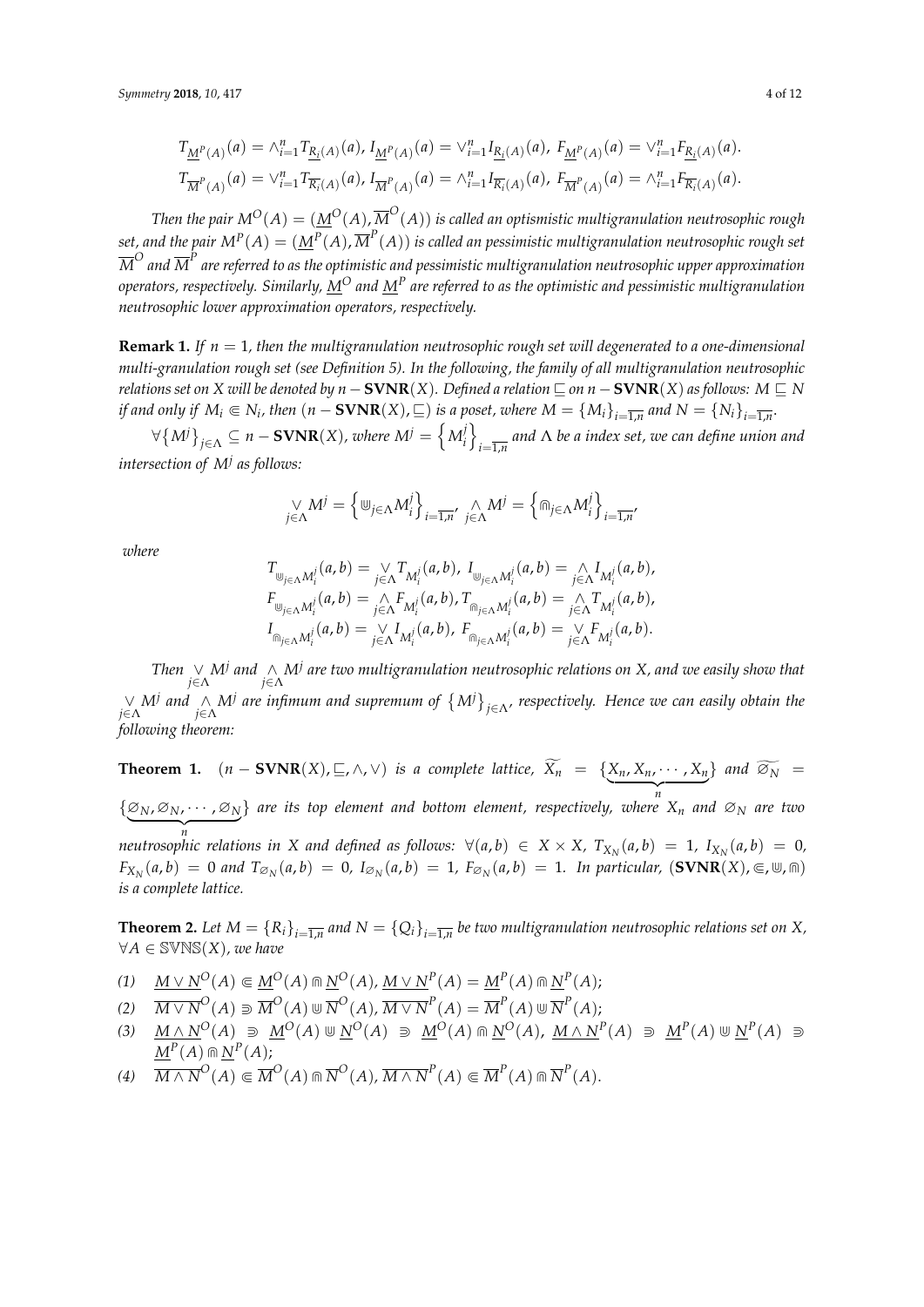**Proof.** We only show that the case of the optimistic multigranulation neutrosophic approximation operators.

(1)  $\forall a \in X$ , by Lemma 1 and Definition 6, we have the following:

$$
T_{\underline{M}\vee \underline{N}^{O}(A)}(a)
$$
\n
$$
= \vee_{i=1}^{n} T_{R_{i} \cup Q_{i}}(A)(a) = \vee_{i=1}^{n} T_{R_{i}}(A) \cap Q_{i}(A)(a)
$$
\n
$$
= \vee_{i=1}^{n} \left[ T_{R_{i}}(A)(a) \wedge T_{Q_{i}}(A)(a) \right]
$$
\n
$$
\leq \left[ \vee_{i=1}^{n} T_{R_{i}}(A)(a) \right] \wedge \left[ \vee_{i=1}^{n} T_{Q_{i}}(A)(a) \right]
$$
\n
$$
= T_{\underline{M}^{O}(A)}(a) \wedge T_{\underline{N}^{O}(A)}(a)
$$
\n
$$
= T_{\underline{M}^{O}(A)\cap \underline{M}^{O}(A)}(a),
$$
\n
$$
I_{\underline{M}\vee \underline{N}^{O}(A)}(a)
$$
\n
$$
= \wedge_{i=1}^{n} I_{R_{i} \cup Q_{i}}(A)(a) = \wedge_{i=1}^{n} I_{R_{i}}(A) \cap Q_{i}(A)
$$
\n
$$
= \wedge_{i=1}^{n} \left[ I_{R_{i}}(A)(a) \vee I_{Q_{i}}(A)(a) \right]
$$
\n
$$
\geq \left[ \wedge_{i=1}^{n} I_{R_{i}}(A)(a) \right] \vee \left[ \wedge_{i=1}^{n} I_{Q_{i}}(A)(a) \right]
$$
\n
$$
= I_{\underline{M}^{O}(A)}(a) \vee I_{\underline{N}^{O}(A)}(a)
$$
\n
$$
= I_{\underline{M}^{O}(A)\cap \underline{M}^{O}(A)}(a),
$$
\n
$$
F_{\underline{M}\vee \underline{N}^{O}(A)}(a)
$$
\n
$$
= \wedge_{i=1}^{n} F_{R_{i}}(A)(a) \vee F_{\infty}(A)(a)
$$
\n
$$
= \wedge_{i=1}^{n} F_{R_{i}}(A)(a) \vee F_{\infty}(A)(a)
$$
\n
$$
= \wedge_{i=1}^{n} F_{R_{i}}(A)(a) \vee F_{\infty}(A)(a)
$$

$$
= \wedge_{i=1}^{n} F_{R_i \cup Q_i}(A) \cup \cdots \wedge_{i=1}^{n} F_{R_i}(A) \cap Q_i(A) \cup
$$
  
\n
$$
= \wedge_{i=1}^{n} \left[ F_{R_i(A)}(a) \vee F_{Q_i(A)}(a) \right]
$$
  
\n
$$
\geq \left[ \wedge_{i=1}^{n} F_{R_i(A)}(a) \right] \vee \left[ \wedge_{i=1}^{n} F_{Q_i(A)}(a) \right]
$$
  
\n
$$
= F_{M^O(A)}(a) \vee F_{N^O(A)}(a)
$$
  
\n
$$
= F_{M^O(A) \cap N^O(A)}(a).
$$

 $H$ ence,  $\underline{M} \vee \underline{N}^O(A) \Subset \underline{M}^O(A) \Cap \underline{N}^O(A).$ (2)  $\forall a \in X$ , by Lemma 1 and Definition 6, we have the following:

$$
T_{\overline{M}\vee\overline{N}^{O}(A)}(a)
$$
  
\n
$$
= \wedge_{i=1}^{n} T_{\overline{R_{i}} \otimes \overline{Q_{i}}(A)}(a) = \wedge_{i=1}^{n} T_{\overline{R_{i}}(A)\otimes \overline{Q_{i}}(A)}(a)
$$
  
\n
$$
= \wedge_{i=1}^{n} \left[ T_{\overline{R_{i}}(A)}(a) \vee T_{\overline{Q_{i}}(A)}(a) \right]
$$
  
\n
$$
\geq \left[ \wedge_{i=1}^{n} T_{\overline{R_{i}}(A)}(a) \right] \vee \left[ \wedge_{i=1}^{n} T_{\overline{Q_{i}}(A)}(a) \right]
$$
  
\n
$$
= T_{\overline{M}^{O}(A)}(a) \vee T_{\overline{N}^{O}(A)}(a) = T_{\overline{M}^{O}(A)\otimes \overline{N}^{O}(A)}(a),
$$
  
\n
$$
I_{\overline{M}\vee\overline{N}^{O}(A)}(a)
$$
  
\n
$$
= \vee_{i=1}^{n} I_{\overline{R_{i}} \otimes \overline{Q_{i}}(A)}(a) = \vee_{i=1}^{n} I_{\overline{R_{i}}(A)\otimes \overline{Q_{i}}(A)}(a)
$$
  
\n
$$
= \vee_{i=1}^{n} \left[ I_{\overline{R_{i}}(A)}(a) \wedge I_{\overline{Q_{i}}(A)}(a) \right]
$$
  
\n
$$
\leq \left[ \vee_{i=1}^{n} I_{\overline{R_{i}}(A)}(a) \right] \wedge \left[ \vee_{i=1}^{n} I_{\overline{Q_{i}}(A)}(a) \right]
$$
  
\n
$$
= I_{\overline{M}^{O}(A)}(a)
$$
  
\n
$$
F_{\overline{M}\vee\overline{N}^{O}(A)}(a)
$$
  
\n
$$
= \vee_{i=1}^{n} \left[ F_{\overline{R_{i}}(A)}(a) \wedge F_{\overline{Q_{i}}(A)}(a) \right]
$$
  
\n
$$
= \vee_{i=1}^{
$$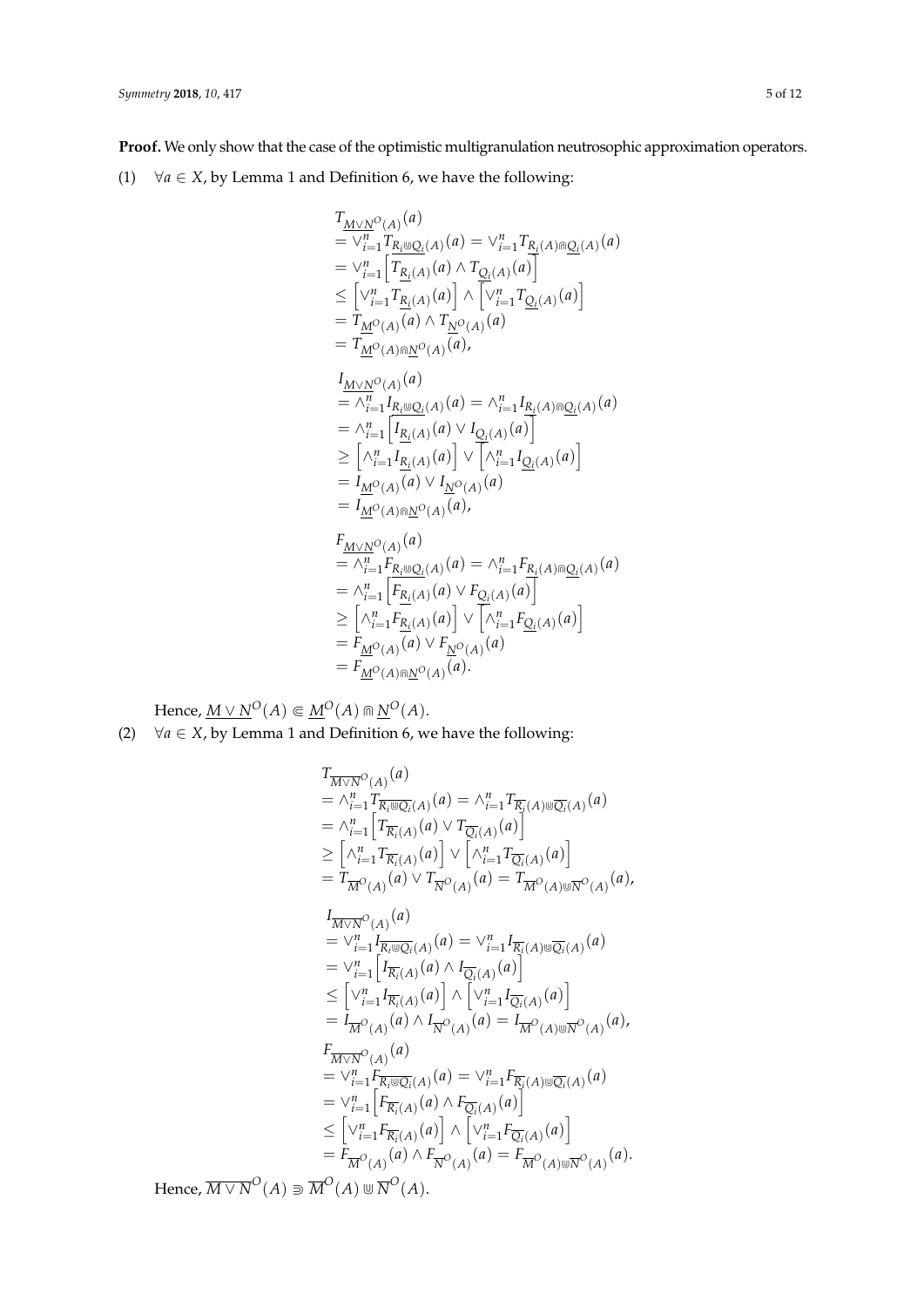(3)  $\forall a \in X$ , by Lemma 1 and Definition 6, we have the following:

$$
T_{\underline{M}\wedge \underline{N}^{O}(A)}(a)
$$
  
=  $\vee_{i=1}^{n} T_{\underline{R}_{i} \cap \underline{Q}_{i}(A)}(a) \ge \vee_{i=1}^{n} T_{\underline{R}_{i}(A) \cup \underline{Q}_{i}(A)}(a)$   
=  $\vee_{i=1}^{n} \left[ T_{\underline{R}_{i}(A)}(a) \vee T_{\underline{Q}_{i}(A)}(a) \right]$   
=  $\left[ \vee_{i=1}^{n} T_{\underline{R}_{i}(A)}(a) \right] \vee \left[ \vee_{i=1}^{n} T_{\underline{Q}_{i}(A)}(a) \right]$   
=  $T_{\underline{M}^{O}(A)}(a) \vee T_{\underline{N}^{O}(A)}(a) \ge T_{\underline{M}^{O}(A)}(a) \wedge T_{\underline{N}^{O}(A)}(a),$ 

$$
I_{\underline{M}\wedge \underline{N}^O(A)}(a)
$$
  
=  $\wedge_{i=1}^n I_{R_i \cap Q_i(A)}(a) \le \wedge_{i=1}^n I_{R_i(A) \cup Q_i(A)}(a)$   
=  $\wedge_{i=1}^n \Big[ I_{\underline{R}_i(A)}(a) \wedge I_{Q_i(A)}(a) \Big]$   
=  $\Big[ \wedge_{i=1}^n I_{\underline{R}_i(A)}(a) \Big] \wedge \Big[ \wedge_{i=1}^n I_{Q_i(A)}(a) \Big]$   
=  $I_{\underline{M}^O(A)}(a) \wedge I_{\underline{N}^O(A)}(a) \le I_{\underline{M}^O(A)}(a) \vee I_{\underline{N}^O(A)}(a),$ 

$$
F_{\underline{M}\wedge \underline{N}^O(A)}(a)
$$
  
=  $\wedge_{i=1}^n F_{R_i \cap Q_i(A)}(a) \le \wedge_{i=1}^n F_{R_i(A) \cup Q_i(A)}(a)$   
=  $\wedge_{i=1}^n \left[ F_{R_i(A)}(a) \wedge F_{Q_i(A)}(a) \right]$   
=  $\left[ \wedge_{i=1}^n F_{R_i(A)}(a) \right] \wedge \left[ \wedge_{i=1}^n F_{Q_i(A)}(a) \right]$   
=  $F_{\underline{M}^O(A)}(a) \wedge F_{\underline{N}^O(A)}(a) \le F_{\underline{M}^O(A)}(a) \vee F_{\underline{N}^O(A)}(a).$ 

 $\text{Hence, } \underline{M} \wedge \underline{N}^o(A) \supseteq \underline{M}^o(A) \cup \underline{N}^o(A) \supseteq \underline{M}^o(A) \cap \underline{N}^o(A).$ (4)  $\forall a \in X$ , by Lemma 1 and Definition 6, we have the following:

$$
T_{\overline{M \wedge N}}(A) \stackrel{(a)}{=} \wedge_{i=1}^{n} T_{\overline{R_{i}}(A)}(a) \leq \wedge_{i=1}^{n} T_{\overline{R_{i}}(A)}(a) \wedge T_{\overline{Q_{i}}(A)}(a)
$$
\n
$$
= \wedge_{i=1}^{n} \Big[ T_{\overline{R_{i}}(A)}(a) \wedge T_{\overline{Q_{i}}(A)}(a) \Big]
$$
\n
$$
= \Big[ \wedge_{i=1}^{n} T_{\overline{R_{i}}(A)}(a) \Big] \wedge \Big[ \wedge_{i=1}^{n} T_{\overline{Q_{i}}(A)}(a) \Big]
$$
\n
$$
= T_{\overline{M}}(A) \wedge T_{\overline{N}}(A) \Big] \wedge \Big[ \wedge_{i=1}^{n} T_{\overline{Q_{i}}(A)}(a) \Big]
$$
\n
$$
= T_{\overline{M}}(A) \wedge T_{\overline{N}}(A) \Big] \wedge \Big[ \wedge_{i=1}^{n} T_{\overline{Q_{i}}(A)}(a) \Big]
$$
\n
$$
= \vee_{i=1}^{n} I_{\overline{R_{i}}(A)}(a) \geq \vee_{i=1}^{n} I_{\overline{R_{i}}(A)}(A) \otimes T_{\overline{Q_{i}}(A)}(a)
$$
\n
$$
= \vee_{i=1}^{n} \Big[ T_{\overline{R_{i}}(A)}(a) \vee T_{\overline{Q_{i}}(A)}(a) \Big]
$$
\n
$$
= \Big[ \vee_{i=1}^{n} I_{\overline{R_{i}}(A)}(a) \Big] \vee \Big[ \vee_{i=1}^{n} I_{\overline{Q_{i}}(A)}(a) \Big]
$$
\n
$$
= I_{\overline{M}}(A) \vee T_{\overline{N}}(A) \Big] \wedge \Big[ \vee_{i=1}^{n} I_{\overline{R_{i}}(A)}(a) \Big]
$$
\n
$$
= \vee_{i=1}^{n} I_{\overline{R_{i}}(A)}(a) \vee T_{\overline{Q_{i}}(A)}(a) \Big]
$$
\n
$$
= \
$$

 $\text{Hence, } \overline{M \wedge N}^O(A) \Subset \overline{M}^O(A) \Cap \overline{N}^O(A).$   $\Box$ 

From Theorem 2, we can easily obtain the following corollary: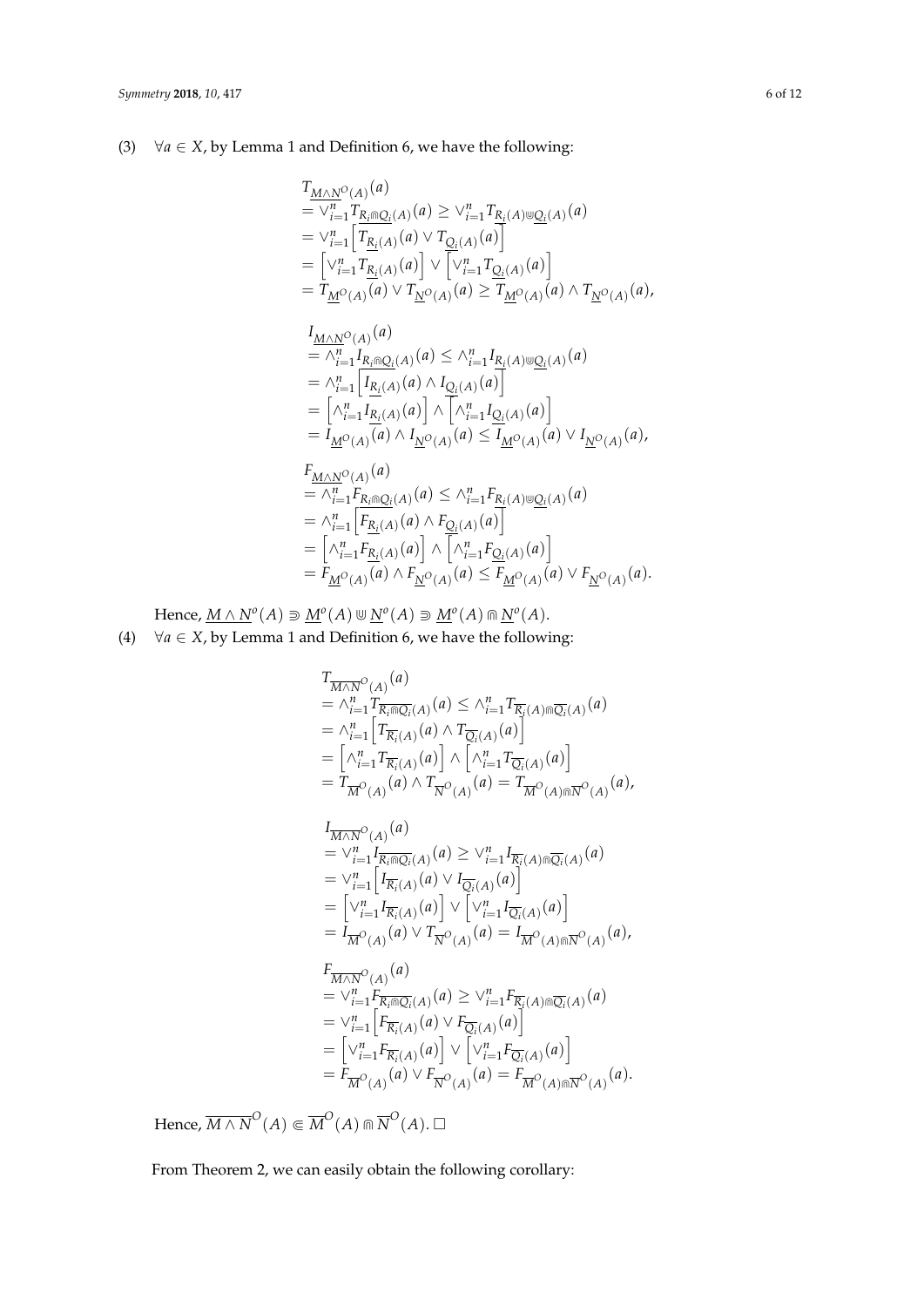**Corollary 1.** Let  $M = \{R_i\}_{i=\overline{1,n}}$  and  $N = \{Q_i\}_{i=\overline{1,n}}$  be two multigranulation neutrosophic relations set on *X.* If  $M \sqsubseteq N$ , then  $\forall A \in \text{SVNS}(X)$ ,

$$
\underline{N}^O(A) \in \underline{M}^O(A), \ \underline{N}^P(A) \in \underline{M}^P(A)), \ \overline{M}^O(A) \in \overline{N}^O(A), \ \overline{M}^P(A) \in \overline{N}^P(A).
$$

Let  $H_n^P = \left\{ \overline{M}^P \mid M \in n - \textbf{SVNR}(X) \right\}$  and  $L_n^P = \left\{ \underline{M}^P \mid M \in n - \textbf{SVNR}(X) \right\}$  be the set of pessimistic multigranulation neutrosophic upper and lower approximation operators in *X*, respectively.

- Defined a relation  $\leq$  on  $H_n^p$  as follows:  $\overline{M}^p \leq \overline{N}^p$  if and only if  $\overline{M}^p(A) \subseteq \overline{N}^p(A)$  for each  $A \in \text{SWNS}(X)$ . Then  $(H_n^P, \hat{\leq})$  is a poset.
- Defined a relation  $\leq$  on  $L_n^P$  as follows:  $\underline{M}^P \leq \underline{N}^P$  if and only if  $\underline{N}^P(A) \subseteq \underline{M}^P(A)$  for each  $A \in$  $\text{SWNS}(X)$ . Then  $(L^P_n, \hat{\le})$  is a poset.

Let  $H_n^O=\left\{\overline{M}^O\mid M\in n-\mathbf{SVNR}(X)\right\}$  and  $L_n^O=\left\{\underline{M}^O\mid M\in n-\mathbf{SVNR}(X)\right\}$  be the set of optimistic multigranulation neutrosophic upper and lower approximation operators in *X*, respectively.

- Defined a relation  $\leq$  on  $H_n^O$  as follows:  $\overline{M}^O \leq \overline{N}^O$  if and only if  $\overline{M}^O(A) \subseteq \overline{N}^O(A)$  for each  $A \in \text{SWNS}(X)$ . Then  $(H_n^O, \hat{\leq})$  is a poset.
- Defined a relation  $\leq$  on  $L_n^O$  as follows:  $M^O \leq M^O$  if and only if  $M^O(A)$   $\in M^O(A)$  for each  $A \in \text{SWNS}(X)$ . Then  $(L_n^O, \hat{\le})$  is a poset.

Theorem 3. *(1)*  $\forall \left\{ \overline{M}^P_i \right\}$  $\begin{bmatrix} P \\ i \end{bmatrix}$ *i*∈*I*  $\subseteq$  (*H*<sup>*P*</sup>,  $\hat{\le}$ ) and *I be a index set, we can define union and intersection of*  $\overline{M}^P_i$ *i as follows:*

$$
\underset{i \in I}{\hat{\vee}} \overline{M}_i^P = \overline{\underset{i \in I}{\vee} M_i}^P, \underset{i \in I}{\hat{\wedge}} \overline{M}_i^P = \overline{\underset{i \in I}{\hat{\wedge}} M_i}^P,
$$

 $i$ *where*  $[\bigwedge_{i \in I} M_i] = \vee \left\{ M \in n - \mathbf{SVMR}(X) \mid \forall A \in \mathbb{SVNS}(X), \overline{M}^P(A) \Subset \Cap_{i \in I} \overline{M}_i^P \right\}$  $\binom{P}{i}(A)$ . *Then*  $\underset{i \in I}{\sqrt[n]{M_i^P}}$ *i and*  $\bigwedge_{i \in I} \overline{M}_i^P$  $\frac{P}{i}$  are supremum and infimum of  $\left\{\overline{M}^P_i\right\}$  $\begin{bmatrix} P \\ i \end{bmatrix}$ *i*∈*I , respectively.*

 $(2) \forall \left\{\underline{M}_{i}^{P}\right\}$ *i*∈*I*  $\subseteq$  ( $L_n^P$ ,  $\hat{\le}$ ) and I be a index set, we can define union and intersection of  $\underline{M}_i^P$  as follows:

$$
\underset{i\in I}{\hat{\vee}}\underline{M}_{i}^{P}=\underset{i\in I}{\vee}\underline{M}_{i}^{P},\underset{i\in I}{\hat{\wedge}}\underline{M}_{i}^{P}=\underset{i\in I}{\underline{[\vee}}\underline{M}_{i}\underline{]}^{P},
$$

where  $[\bigvee\limits_{i\in I}M_i] = \vee\Big\{M\in n-\mathbf{SVNR}(X)\mid \forall A\in \mathbb{SVNS}(X), \Cup_{i\in I}\underline{M}_i^P(A)\Subset \underline{M}^P(A)\Big\}.$  Then  $\bigvee\limits_{i\in I}\underline{M}_i^P$  and  $\hat{\wedge} \underline{M}^P_i$  are supremum and infimum of  $\left\{\underline{M}^P_i\right\}$ *i*∈*I , respectively.*

**Proof.** We only show (1).

Let  $M = \bigvee_{i \in I} M_i$ , then  $M_i \sqsubseteq M$  for each  $i \in I$ . By Corollary 1, we have  $\overline{M_i}^P(A) \Subset \overline{M}^P(A)$  for any  $A\in\mathbb{S} \mathbb{V}\mathbb{NS}(X).$  Thus  $\overline{M}^P_i\hat{\leq}\overline{M}^P.$  If  $M^\star$  is a multigranulation neutrosophic relations set such that  $\overline{M_i}^P \hat{\leq} \overline{M^\star}^P$  for each  $i \in I$ , then  $A \in \mathbb{SWNS}(X)$ ,  $\overline{M_i}^P(A) \Subset \overline{M^\star}^P(A).$  Hence,

$$
\overline{M}^P(A) = \overline{\underset{i \in I}{\vee} M_i}^P(A) = \mathbb{U}_{i \in I} \overline{M_i}^P(A) \Subset \overline{M^{\star}}^P(A).
$$

Thus  $\overline{M}^P\hat{\leq}\overline{M^\star}^P.$  So  $\underset{i\in I}{\sqrt[N]{M_i^P}}=\overline{\underset{i\in I}{\sqrt[M_i^P}}$  is the supremum of  $\left\{\overline{M}_i^P\right\}$  $\begin{bmatrix} P \\ i \end{bmatrix}$ *i*∈*I* . Let  $Q = \left[\underset{i \in I}{\wedge} M_i\right]$ , then  $\forall B \in \text{SVNS}(X)$ , we have

$$
\overline{Q}^P(B) = \overline{\left[\underset{i \in I}{\wedge} M_i\right]}^P(B) \Subset \widehat{\mathsf{m}}_{i \in I} \overline{M}_i^P(B) \Subset \overline{M}_i^P(B).
$$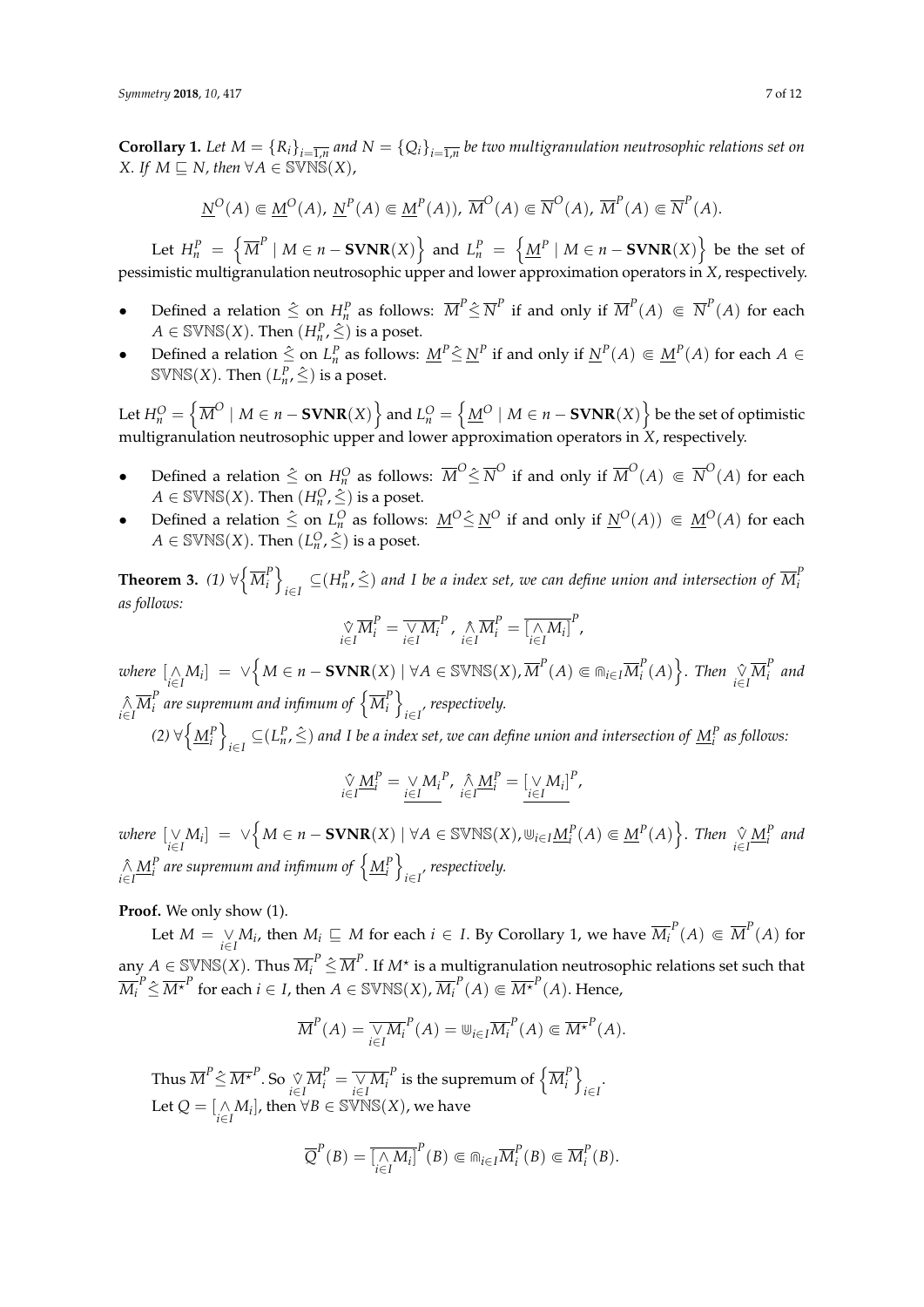Thus  $\overline{Q}^P \hat{\leq} \, \overline{M}^P_i$ *i*<sup>*f*</sup> for each *i* ∈ *I*. If *M*<sup>∗</sup> is a multigranulation neutrosophic relations set such that  $\overline{M^*}^P \hat{\leq} \, \overline{M}^P_i$ *i f* **f** *o i f**f***<b>***f f***<b>***n<i>f**<i>f**<i>f***<b>***<i>n***<sub>***f***</sub>** *<i>f**<i>f**<i>f**<i>f**<i>f**<i>f**<i>f**<i>f**<i>f**<i>f**<i>f**<i>f**<i>f**<i>f**<i>f**<i>f**<i>f**<i>f**<i>f**<i>f***</sup>** *<i>f**<i>f**<i>f*

$$
\overline{M^*}^P(A) \in \text{m}_{i \in I} \overline{M}_i^P(A).
$$

By the construction of  $[\bigwedge_{i \in I} M_i]$ , we can easily obtain  $M^* \sqsubseteq [\bigwedge_{i \in I} M_i] = Q$ . Hence,

$$
\overline{M^*}^P \hat{\leq} \overline{\left[\underset{i \in I}{\wedge} M_i\right]^P} = \overline{Q}^P,
$$

So  $\bigwedge_{i \in I} \overline{M}_i^P = \overline{\big[ \bigwedge_{i \in I} M_i \big]}^P$  is the infimum of  $\left\{ \overline{M}_i^P \right\}$  $\begin{bmatrix} P \\ i \end{bmatrix}$  $\sum_{i\in I}$ .

**Remark 2.**  $(1)$   $\forall A \in \text{SVNS}(X)$ ,  $\forall a \in X$ , we can calculate that the following formula holds.

$$
T_{\overline{\widehat{\mathcal{Q}}_N}^P(A)}(a) = 0, I_{\overline{\widehat{\mathcal{Q}}_N}^P(A)}(a) = 1, F_{\overline{\widehat{\mathcal{Q}}_N}^P(A)}(a) = 1,
$$
  

$$
T_{\underline{\widehat{\mathcal{Q}}_N}^P(A)}(a) = 1, I_{\underline{\widehat{\mathcal{Q}}_N}^P(A)}(a) = 0, F_{\underline{\widehat{\mathcal{Q}}_N}^P(A)}(a) = 0.
$$

Hence,  $\forall M \in n - \text{SVNR}(X)$ ,  $\overline{\widetilde{\otimes_N}}^P(A) \Subset \overline{M}^P(A)$  and  $\underline{M}^P(A) \Subset \underline{\widetilde{\otimes_N}}^P(A)$ . It shows that  $\overline{\widetilde{\otimes_N}}^P \hat{\leq M}^P$ and  $\widetilde{\omega_N}^P \hat{\leq} \underline{M}^P$ , i.e.,  $\overline{\widetilde{\omega_N}}^P$  is the bottom element of  $(H_n^P, \hat{\leq})$  and  $\widetilde{\omega_N}^P$  is the bottom element of  $(L_n^P, \hat{\leq})$ . By *Theorem 3, we have the following result: Both*  $(H^P_n,\hat{\leq},\wedge,\vee)$  *and*  $(L^P_n,\hat{\leq},\wedge,\vee)$  *are complete lattices.* 

*(2) Similarly, we can prove that both*  $(H_n^O, \leq, \land, \lor)$  *and*  $(L_n^O, \leq, \land, \lor)$  *are complete lattices if we can use the generalization formula of*

$$
\overline{M \vee N}^O(A) \subseteq \overline{M}^O(A) \cup \overline{N}^O(A) \text{ and } \underline{M \vee N}^O(A) \supseteq \underline{M}^O(A) \cap \underline{N}^O(A),
$$

*However, by Theorem 2, we known that*

$$
\overline{M \vee N}^O(A) \supseteq \overline{M}^O(A) \cup \overline{N}^O(A) \text{ and } \underline{M \vee N}^O(A) \subseteq \underline{M}^O(A) \cap \underline{N}^O(A).
$$

*So, naturally, there is the following problem:*

*How to give the supremum and infimum of the optimistic multigranulation neutrosophic rough approximation operators?*

In the one-dimensional case, for convenience, we will use  $H = \{ \overline{R} \mid R \in \mathbf{SVNR}(X) \}$  and  $L = \{R \mid R \in \text{SVNR}(X)\}\$  to denote the set of neutrosophic upper and lower approximation operators in *X*, respectively. According to Lemma 1, Remark 2 and Theorem 3, we have the following result: both (*H*, ≤, ∧, ∨) and (*L*, ≤, ∧, ∨) are complete lattices (it is also the one-dimensional case of Reference [\[23\]](#page-11-4)).

<span id="page-7-0"></span>**4. The Relationship between Complete Lattices** (*H***,**≤**,**∧**,**∨) **and** (*L***,**≤**,**∧**,**∨)

In this section, we will study the relationship between complete lattices  $(H, \leq, \wedge, \vee)$  and (*L*, ≤, ∧, ∨). Set

$$
\mathcal{A} = \{ \textbf{SVNR}(X) \mid \forall R_1, R_2 \in \textbf{SVNR}(X), \overline{R_1} \leq \overline{R_2} \Leftrightarrow R_1 \Subset R_2 \Leftrightarrow \underline{R_1} \leq \underline{R_2} \}.
$$

Firstly, we will give an example to illustrate that $A$  is not an empty family.

**Example 1.** Let  $X = \{a\}$  be a single point set,  $R_1$  and  $R_2$  are two single valued neutrosophic relations in X.

*(1) If*  $\overline{R_1} \leq \overline{R_2}$ , then  $R_1 \in R_2$ . In fact, if  $\overline{R_1} \leq \overline{R_2}$ , then  $\overline{R_1}(A) \in \overline{R_2}(A)$  for each  $A \in \text{SWNS}(\{a\})$ .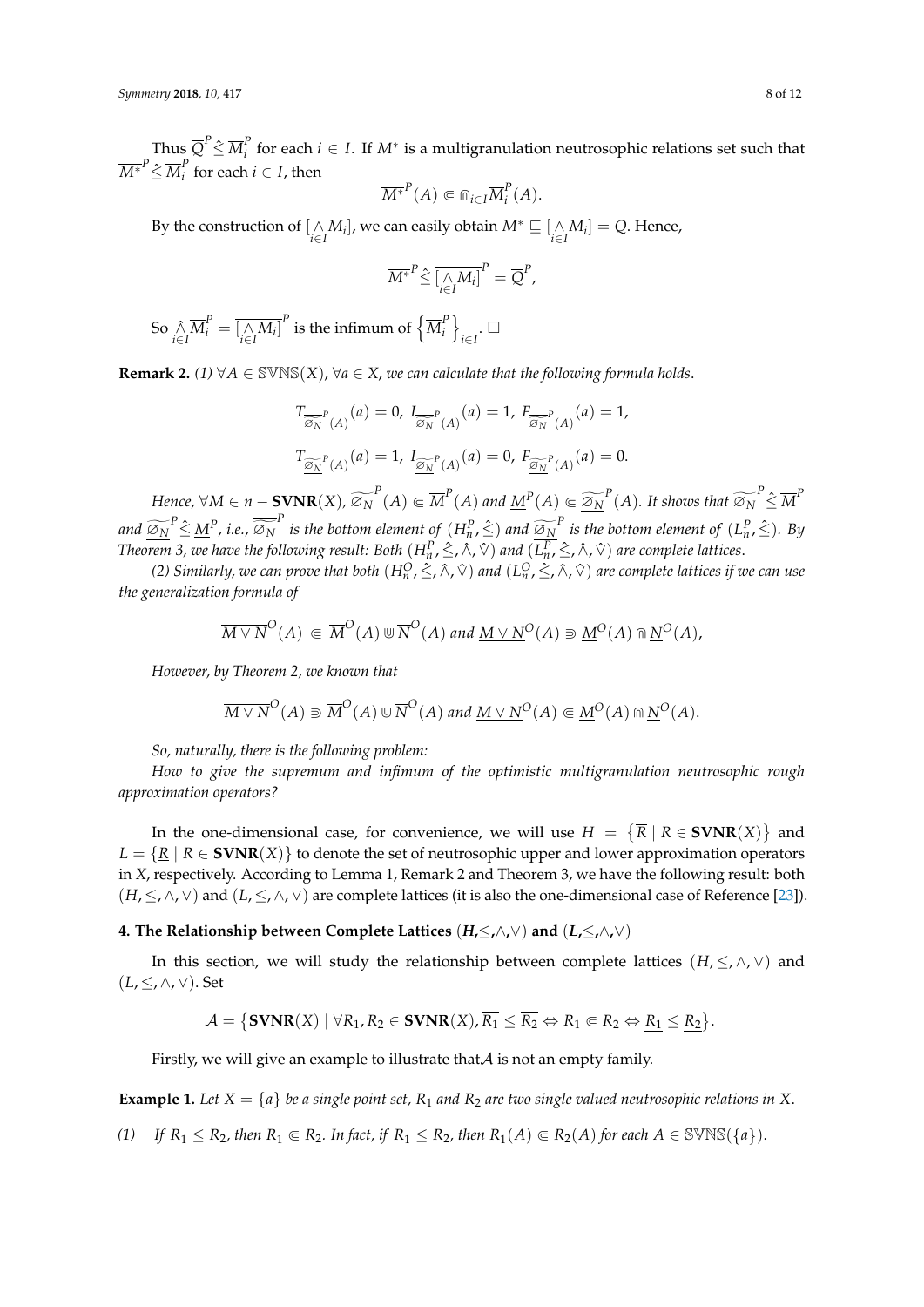*Thus,*  $\forall a \in X$ ,

$$
T_{\overline{R_1}(A)}(a) \leq T_{\overline{R_2}(A)}(a), I_{\overline{R_1}(A)}(a) \geq I_{\overline{R_2}(A)}(a), and F_{\overline{R_1}(A)}(a) \geq F_{\overline{R_2}(A)}(a).
$$

Moreover,  $T_{R_1}(a,a) \wedge T_A(a) \leq T_{R_2}(a,a) \wedge T_A(a)$ ,  $I_{R_1}(a,a) \vee I_A(a) \geq I_{R_2}(a,a) \vee I_A(a)$ , *and*  $F_{R_1}(a,a) ∨ F_A(a) ≥ F_{R_2}(a,a) ∨ F_A(a)$ . Considering the arbitrariness of A, in particular, take  $A = \{ \}$ , we have  $T_{R_1}(a,a) \le T_{R_2}(a,a)$ ,  $I_{R_1}(a,a) \ge I_{R_2}(a,a)$  and  $F_{R_1}(a,a) \ge F_{R_2}(a,a)$ .

*Hence,*  $R_1 \n\in R_2$ *.* 

*Similarly, we also can show that the following result:*

*(2) If*  $R_1 \le R_2$ , then  $R_1 \in R_2$ . So, by (1), (2) and Corollary 1, we have  $\text{SVMR}(\{a\}) \in \mathcal{A}$ , *i.e.*,  $\mathcal{A}$  is not an *empty family.*

Now, we will give the relationship between complete lattices  $(H, \leq, \wedge, \vee)$  and  $(L, \leq, \wedge, \vee)$ .

**Proposition 1.** If  $\textbf{SVMR}(X) \in \mathcal{A}$ , then  $[\text{m}_{i \in I} R_i] = \text{m}_{i \in I} R_i = [\text{m}_{i \in I} R_i]$ , where I is a index set, and  $R_i \in$ **SVNR** $(X)$  *for each*  $i \in I$ .

**Proof.** We first show that  $[\widehat{m}_{i\in I}R_i] = \widehat{m}_{i\in I}R_i$ . Let *R* be a neutrosophic relation in *X* such that  $m_{i\in I}R_i(A) \supseteq R(A)$  for each  $A \in \text{SVN}(X)$ , then  $\overline{R}_i \geq \overline{R}$ , this is equivalent to  $R_i \supseteq R$  since  $\text{SVNR}(X) \in \text{SVN}(X)$ A. Thus  $\widehat{m}_{i\in I}R_i \supseteq R$ . Moreover, by the construction of  $[\widehat{m}_{i\in I}R_i]$ , we have  $\widehat{m}_{i\in I}R_i \supseteq [\widehat{m}_{i\in I}R_i]$ . On the other hand, we can show that  $\widehat{m}_{i\in I}\overline{R}_i(A) \supseteq \overline{m}_{i\in I}\overline{R}_i(A)$  for each  $A \in \text{SWNS}(X)$ . So

$$
[\text{m}_{i \in I}R_i] = \text{w} \{ R \in \text{SVNR}(X) \mid \forall A \in \text{SVNS}(X), \text{m}_{i \in I} \overline{R}_i(A) \supseteq \overline{R}(A) \} \supseteq \text{m}_{i \in I} R_i.
$$

 $Hence \left[\mathbb{m}_{i \in I}R_i\right] = \mathbb{m}_{i \in I}R_i.$ 

Now, we show that  $\widehat{m}_{i \in I}R_i = [\overline{\psi}_{i \in I}R_i]$ . Let *R* be a single valued neutrosophic relation in such that  $\mathbb{U}_{i\in I}$   $\underline{R}_i(A) \in \underline{R}(A)$  for each  $A \in \text{SVNS}(X)$ , then  $\underline{R}_i \geq \underline{R}$ , this is equivalent to  $R_i \supseteq R$  since **SVNR**(*X*) ∈ *A*. Thus  $\widehat{m}_{i \in I} R_i$   $\supseteq R$ . Moreover, by the construction of  $[\psi_{i \in I} R_i]$ . We have  $\widehat{m}_{i \in I} R_i$   $\supseteq R$  $[\mathbf{\omega}_{i\in I}R_i].$ 

On the other hand, we can show that  $\psi_{i\in I}$ <u> $R_i(A)$ </u>  $\in \Omega_{i\in I}$  $R_i(A)$  for each  $A \in \text{SVNS}(X)$ . So

$$
[\mathbb{U}_{i \in I}R_i] = \mathbb{U}\{R \in \text{SVNR}(X) \mid \forall A \in \text{SVNS}(X), \mathbb{U}_{i \in I}\underline{R}_i(A) \Subset \underline{R}(A)\} \supseteq \text{m}_{i \in I}R_i.
$$

 $Hence, [\cup_{i \in I} R_i] = \bigcap_{i \in I} R_i.$ 

From above proved, we know that  $[\widehat{m}_{i\in I}R_i] = \widehat{m}_{i\in I}R_i = [\underbar{\omega}_{j\in J}R_j]$ .  $\Box$ 

**Theorem 4.** *If* **SVNR**(*X*) ∈ *A*, *then* (**SVNR**(*X*),  $\in$ ,  $\uplus$ ,  $\cap$ ) *and* (*H*,  $\leq$ ,  $\wedge$ ,  $\vee$ ) *are complete lattice isomorphism.* 

**Proof.** Define a mapping  $\phi_{12}$ : **SVNR**(*X*)  $\rightarrow$  *H* as follows:  $\forall R \in \textbf{SVNR}(X)$ ,  $\phi_{12}(R) = \overline{R}$ . Obviously,  $\phi_{12}$  is surjective. If  $\overline{R_1} = \overline{R_2}$ , notice that **SVNR**(*X*)  $\in$  *A*, we know that  $R_1 = R_2$ . So  $\phi_{12}$  is one-one.  $\forall \{R_i\}_{i \in I}$  ⊆ **SVNR**(*X*) and *I* be a index set. By Theorem 3 and Proposition 1, we have

$$
\phi_{12}(\mathbf{w}_{i\in I}R_i)=\overline{\mathbf{w}_{i\in I}R_i}=\underset{i\in I}{\vee}\overline{R_i}=\underset{i\in I}{\vee}\phi_{12}(R_i),
$$

and

$$
\phi_{12}(\mathbb{m}_{i\in I}R_i)=\overline{\mathbb{m}_{i\in I}R_i}=\overline{[\mathbb{m}_{i\in I}R_i]}=\bigwedge_{i\in I}\overline{R_i}=\bigwedge_{i\in I}\phi_{12}(R_i).
$$

Hence,  $\phi_{12}$  preserves arbitrary union and arbitrary intersection.  $\Box$ 

From above proved, we know that  $(SVNR(X), \subseteq, \mathbb{U}, \mathbb{M})$  and  $(H, \leq, \wedge, \vee)$  are complete lattice isomorphism.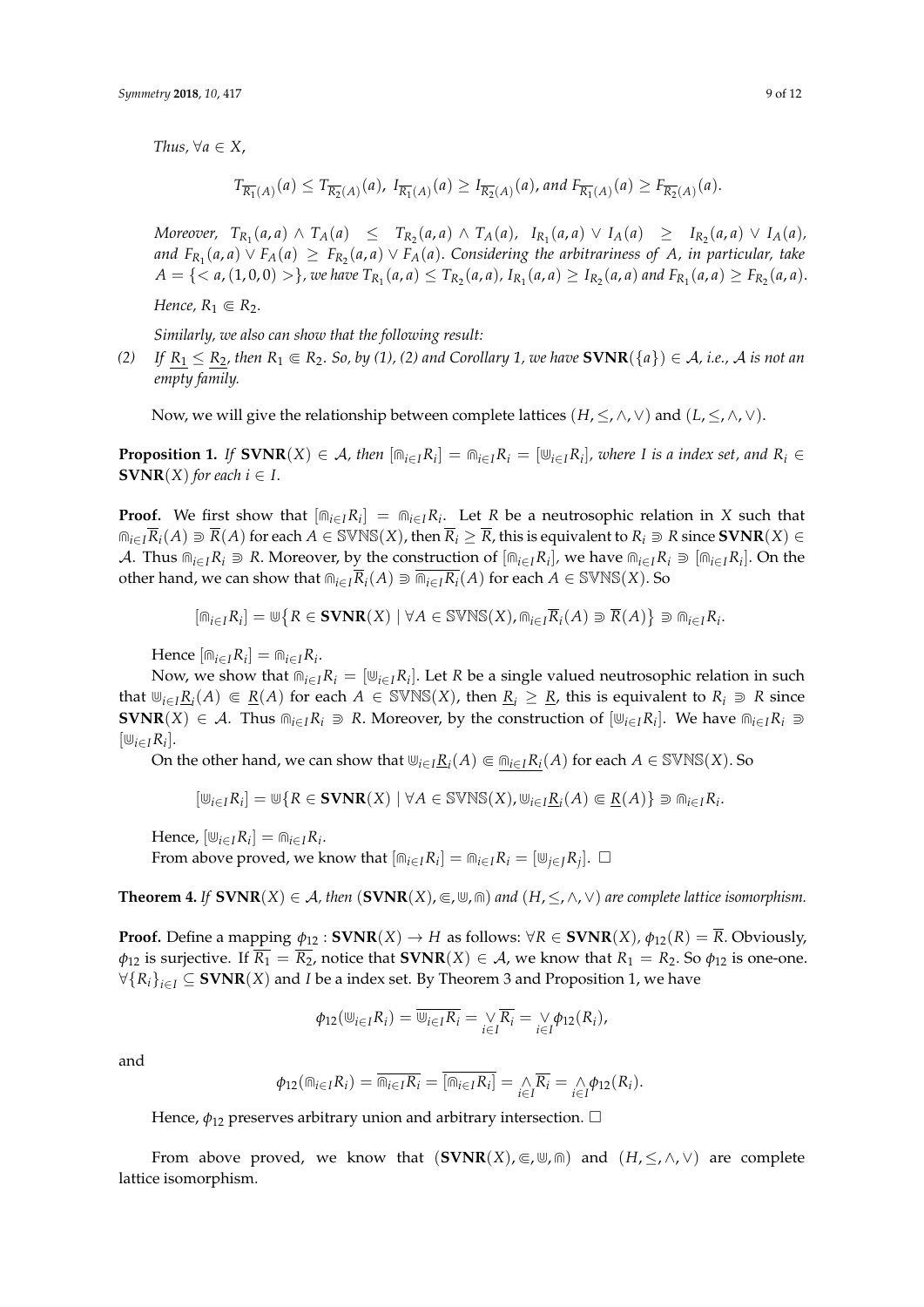**Theorem 5.** *If*  $\textbf{SVMR}(X) \in \mathcal{A}$ , then  $(\textbf{SVNR}(X), \in \mathcal{M})$  and  $(L, \leq, \wedge, \vee)$  are complete lattice isomorphism.

**Proof.** Define a mapping  $\phi_{13}$ : **SVNR** $(X) \rightarrow L$  as follows: $\forall R \in \textbf{SVNR}(X)$ ,  $\phi_{12}(R) = \textbf{R}$ . Obviously,  $\varphi_{13}$  is surjective. If  $R_1 = R_2$ , notice that **SVNR**(*X*)  $\in$  *A*, we know that  $R_1 = R_2$ . So  $\varphi_{13}$  is one-one. ∀{ $R_i$ }<sub>*i∈I*</sub> ⊆ **SVNR**(*X*) and *I* be an index set. By Theorem 3 and Proposition 1, we have

$$
\phi_{13}(\mathbf{W}_{i \in I}R_i) = \mathbf{W}_{i \in I}R_i = \mathbf{W}_{i \in I} = \mathbf{W}_{i \in I} \phi_{13}(R_i),
$$

and

$$
\phi_{13}(\mathbb{m}_{i \in I} R_i) = \underline{\mathbb{m}_{i \in I} R_i} = [\underline{\mathbb{w}_{i \in I} R_i}] = \underset{i \in I}{\wedge} \underline{R_i} = \underset{i \in I}{\wedge} \phi_{13}(R_i).
$$

Hence,  $\phi_{13}$  preserves arbitrary union and arbitrary intersection.  $\Box$ 

From the above proof, we know that  $(SVNR(X), \subseteq, \mathbb{U}, \text{in})$  and  $(L, \leq, \wedge, \vee)$  are complete lattice isomorphism.

**Theorem 6.** *If*  $\textbf{SVNR}(X) \in \mathcal{A}$ , *then*  $(H, \leq, \wedge, \vee)$  *and*  $(L, \leq, \wedge, \vee)$  *are complete lattice isomorphism.* 

**Proof.** Through Theorems 4 and 5, we immediately know that the conclusion holds. We can also prove it by the following way:

Define a mapping  $\phi_{23} : H \to L$  as follows:  $\forall R \in H$ ,  $\phi_{23}(R) = R$ . Through Theorems 4 and 5, there must be one and only one  $R \in \text{SVNR}(X)$  such that  $\phi_{23}(\overline{R}) = \underline{R}$  for each  $\underline{R} \in L$ . This shows  $\phi_{23}$  is surjective. If  $\underline{R}_1 = \underline{R}_2$ , notice that **SVNR**(*X*)  $\in$  *A*, we know that  $\overline{R}_1 = \overline{R}_2$ . So  $\phi_{23}$  is one-one.  $\forall \{\overline{R_i}\}_{i\in I}\subseteq H$  and *I* be a index set. Through Theorem 3 and Proposition 1, we have

$$
\phi_{23}(\sqrt[N]{R_i}) = \phi_{23}(\overline{\mathbb{U}_{i\in I}R_i}) = \underline{\mathbb{U}_{i\in I}R_i} = \sqrt[N]{R_i} = \sqrt[N]{\phi_{13}(\overline{R_i})},
$$

and

$$
\phi_{13}(\bigwedge_{i\in I} \overline{R_i}) = \phi_{13}(\overline{[\mathbb{m}_{i\in I}R_i]}) = \underline{[\mathbb{m}_{i\in I}R_i]} = \underline{[\mathbb{w}_{i\in I}R_i]} = \bigwedge_{i\in I} \overline{R_i} = \bigwedge_{i\in I} \phi_{23}(\overline{R_i}).
$$

Hence, *φ*<sup>23</sup> preserves arbitrary union and arbitrary intersection. So, (*H*, ≤, ∧, ∨) and (*L*, ≤, ∧, ∨) are complete lattice isomorphism.

**Remark 3.** *Through Theorems 4–6, we can ascertain that φ*12,*φ*<sup>13</sup> *and φ*<sup>23</sup> *are isomorphic mappings among complete lattices. Moreover, the following diagram can commute, i.e.,*  $\phi_{23} \circ \phi_{12} = \phi_{13}$  $\phi_{23} \circ \phi_{12} = \phi_{13}$  $\phi_{23} \circ \phi_{12} = \phi_{13}$  *(see Figure 1).* 

<span id="page-9-1"></span>

**Figure 1.** Correspondence relationship among three complete lattices. **Figure 1.** Correspondence relationship among three complete lattices.

#### <span id="page-9-0"></span>Following the idea of multigranulation neutrosophic rough sets on a single domain as **5. Conclusions**

Following the idea of multigranulation neutrosophic rough sets on a single domain as introduced by Bo et al. (2018), we gave the lattice structure of the pessimistic multigranulation neutrosophic rough approximation operators. In the one-dimensional case, for each special  $\text{SVNR}(X)$ , we gave a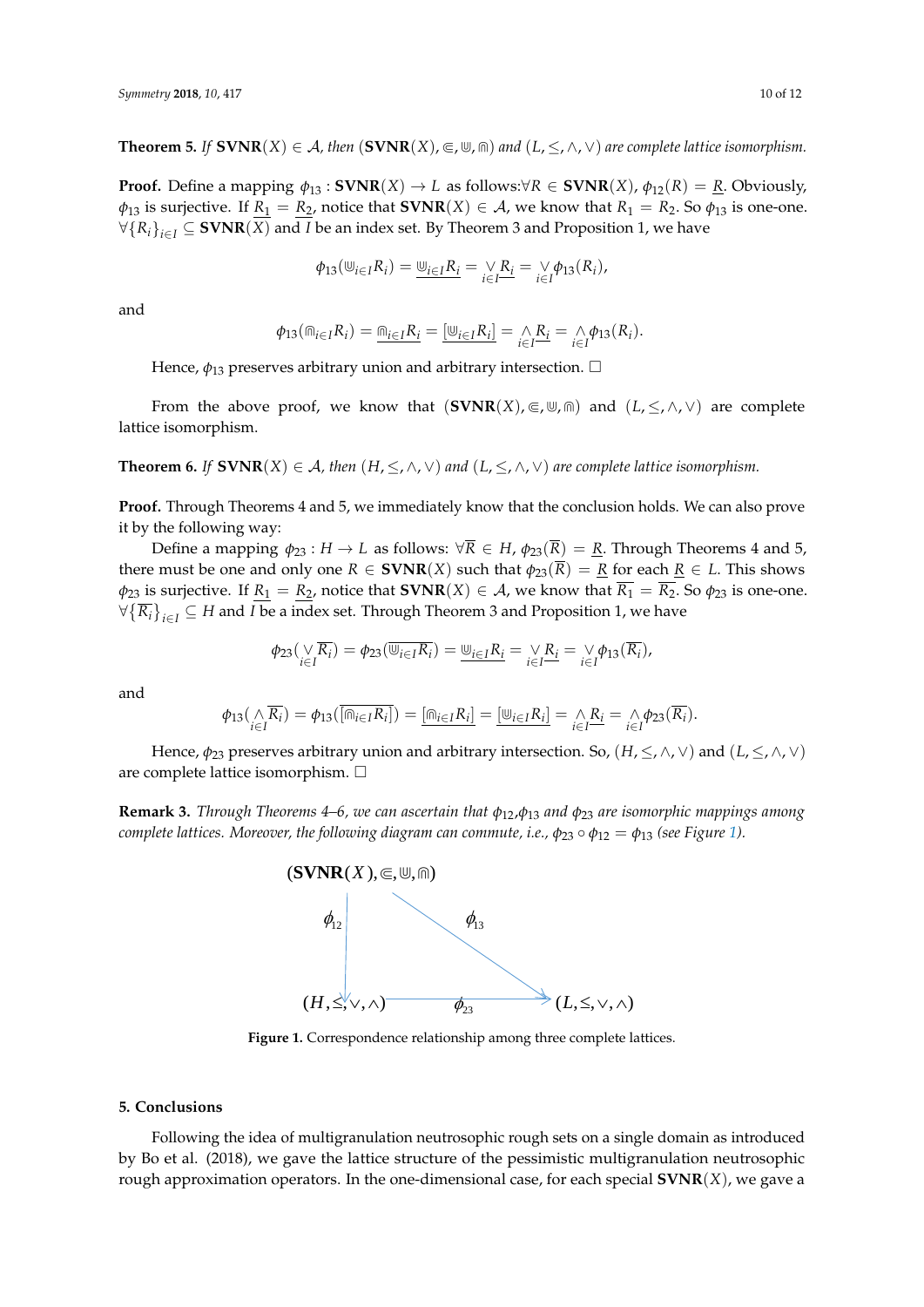one-to-one correspondence relationship between complete lattices ( $H$ ,  $\leq$ ) and ( $L$ ,  $\leq$ ). Unfortunately, at the moment, we haven't solved the following problems:

- (1) Can the supremum and infimum of the optimistic multigranulation neutrosophic rough approximation operators be given?
- (2) For any set, are  $(H, \leq)$  and  $(L, \leq)$  isomorphic between complete lattices?

**Author Contributions:** H.Z. provided the idea of the paper and proved the theorems. H.-Y.Z. provided helpful suggestions.

**Funding:** This research received no external funding.

**Acknowledgments:** The work is partly supported by the National Natural Science Foundation of China (Grant No. 61473181, 11771263 and 11671007), the Doctoral Scientific Research Foundation of Xi'an Polytechnic University (Grant No. BS1426), the Construction Funding of Xi'an Polytechnic University for Mathematics (Grant No. 107090701), and the Scientific Research Program Funded by Shaanxi Provincial Education Department (2018).

**Conflicts of Interest:** The authors declare no conflict of interest.

### **References**

- <span id="page-10-0"></span>1. Smarandache, F. *Neutrosophy: Neutrosophic Probability, Set, and Logic*; American Research Press: Rehoboth, MA, USA, 1998.
- <span id="page-10-1"></span>2. Smarandache, F. Neutrosophic set—-A generialization of the intuitionistics fuzzy sets. *Int. J. Pure Appl. Math.* **2005**, *24*, 287–297.
- <span id="page-10-2"></span>3. Rivieccio, U. Neutrosophic logics: Prospects and problems. *Fuzzy Sets Syst.* **2008**, *159*, 1860–1868. [\[CrossRef\]](http://dx.doi.org/10.1016/j.fss.2007.11.011)
- <span id="page-10-3"></span>4. Guo, Y.; Cheng, H.D. A new neutrosophic approach to image segmentation. *Pattern Recogn.* **2009**, *42*, 587–595. [\[CrossRef\]](http://dx.doi.org/10.1016/j.patcog.2008.10.002)
- <span id="page-10-4"></span>5. Guo, Y.; Sengur, A. NCM: Neutrosophic c-means clustering algorithm. *Pattern Recogn.* **2015**, *48*, 2710–2724. [\[CrossRef\]](http://dx.doi.org/10.1016/j.patcog.2015.02.018)
- <span id="page-10-5"></span>6. Salama, A.A.; Broumi, S. Roughness of neutrosophic sets. *Elixir Appl. Math.* **2014**, *74*, 26833–26837.
- <span id="page-10-6"></span>7. Broumi, S.; Smarandache, F. Rough neutrosophic sets. *Ital. J. Pure Appl. Math.* **2014**, *32*, 493–502.
- <span id="page-10-7"></span>8. Wang, H.; Smarandache, F.; Zhang, Y.Q.; Sunderraman, R. Single valued neutrosophic sets, Multispace Multistruct. *Google Sch.* **2010**, *4*, 410–413.
- <span id="page-10-8"></span>9. Atanassov, K. Intuitionistic fuzzy sets. *Fuzzy Sets Syst.* **1986**, *20*, 87–96. [\[CrossRef\]](http://dx.doi.org/10.1016/S0165-0114(86)80034-3)
- <span id="page-10-9"></span>10. Ye, J. Multicriteria decision-making method using the correlation coefficient under single-valued neutrosophic environment. *Int. J. Gen. Syst.* **2013**, *42*, 386–394. [\[CrossRef\]](http://dx.doi.org/10.1080/03081079.2012.761609)
- <span id="page-10-16"></span>11. Ye, J. Improved correlation coefficients of single valued neutrosophic sets and interval neutrosophic sets for multiple attribute decision making. *J. Intell. Fuzzy Syst.* **2014**, *27*, 2453–2462.
- <span id="page-10-10"></span>12. Ye, S.; Ye, J. Dice similarity measure among single valued neutrosophic multisets and its applcation in medical diagnosis. *Neutrosophic Sets Syst.* **2014**, *6*, 48–53.
- <span id="page-10-11"></span>13. Majumdar, P.; Samant, S.K. On similarity and entropy of neutrosophic sets. *J. Intell. Fuzzy Syst.* **2014**, *26*, 1245–1252.
- <span id="page-10-12"></span>14. ¸Sahin, R.; Küçük, A. Subsethood measure for single valued neutrosophic sets. *J. Intell. Fuzzy Syst.* **2015**, *29*, 525–530. [\[CrossRef\]](http://dx.doi.org/10.3233/IFS-141304)
- <span id="page-10-13"></span>15. Li, Z.W.; Cui, R.C. *T*-similarity of fuzzy relations and related algebraic structures. *Fuzzy Sets Syst.* **2015**, *275*, 130–143. [\[CrossRef\]](http://dx.doi.org/10.1016/j.fss.2014.11.011)
- 16. Li, Z.W.; Cui, R.C. Similarity of fuzzy relations based on fuzzy topologies induced by fuzzy rough approximation operators. *Inf. Sci.* **2015**, *305*, 219–233. [\[CrossRef\]](http://dx.doi.org/10.1016/j.ins.2015.01.014)
- <span id="page-10-14"></span>17. Li, Z.W.; Liu, X.F.; Zhang, G.Q.; Xie, N.X.; Wang, S.C. A multi-granulation decision-theoretic rough set method for distributed fc-decision information systems: An application in medical diagnosis. *Appl. Soft Comput.* **2017**, *56*, 233–244. [\[CrossRef\]](http://dx.doi.org/10.1016/j.asoc.2017.02.033)
- <span id="page-10-15"></span>18. Yang, H.L.; Guo, Z.L.; She, Y.H.; Liao, X.W. On single valued neutrosophic relations. *J. Intell. Fuzzy Syst.* **2016**, *30*, 1045–1056. [\[CrossRef\]](http://dx.doi.org/10.3233/IFS-151827)